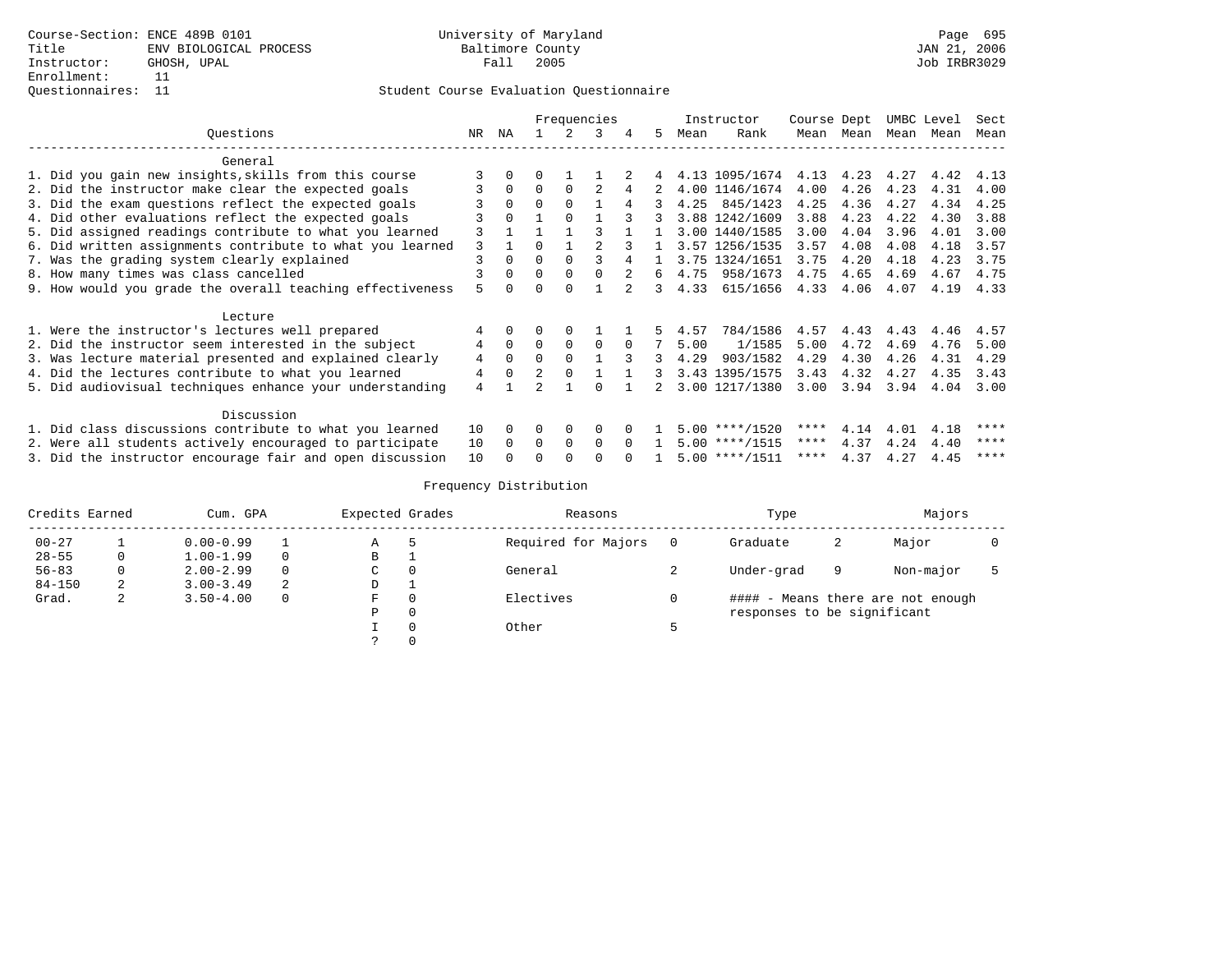### Student Course Evaluation Questionnaire

|                                                           |                |              |                         | Frequencies    |                         |              | Instructor     | Course Dept UMBC Level |                    |             |      | Sect                |           |             |
|-----------------------------------------------------------|----------------|--------------|-------------------------|----------------|-------------------------|--------------|----------------|------------------------|--------------------|-------------|------|---------------------|-----------|-------------|
| Questions                                                 |                | NR NA        | $\mathbf{1}$            | 2              | 3                       | 4            |                | 5 Mean                 | Rank               |             |      | Mean Mean Mean Mean |           | Mean        |
|                                                           |                |              |                         |                |                         |              |                |                        |                    |             |      |                     |           |             |
| General                                                   |                |              |                         |                |                         |              |                |                        |                    |             |      |                     |           |             |
| 1. Did you gain new insights, skills from this course     | 0              | $\Omega$     | $\Omega$                | 2              | 3                       | 6            | 7              |                        | 4.00 1196/1674     | 4.00        | 4.23 | 4.27                | 4.42      | 4.00        |
| 2. Did the instructor make clear the expected goals       | $\mathbf{1}$   | $\Omega$     | $\mathbf{1}$            | 5              | 3                       | 5            | 3              |                        | 3.24 1579/1674     | 3.24        | 4.26 | 4.23                | 4.31      | 3.24        |
| 3. Did the exam questions reflect the expected goals      | 0              | 0            | 4                       | 2              | 5                       | 4            | 3              |                        | 3.00 1363/1423     | 3.00        | 4.36 | 4.27                | 4.34      | 3.00        |
| 4. Did other evaluations reflect the expected goals       | $\Omega$       | $\mathbf 1$  | $\overline{a}$          | 3              | $\overline{4}$          | 5            | 3              |                        | 3.24 1521/1609     | 3.24        | 4.23 | 4.22                | 4.30      | 3.24        |
| 5. Did assigned readings contribute to what you learned   | $\mathbf 0$    | $\mathbf 0$  | 3                       | 3              | 3                       | 7            | 2              |                        | 3.11 1419/1585     | 3.11        | 4.04 | 3.96                | 4.01      | 3.11        |
| 6. Did written assignments contribute to what you learned | $\mathbf 0$    | $\mathbf 0$  | $\overline{3}$          | $\overline{4}$ | 5                       | 4            | $\overline{2}$ |                        | 2.89 1473/1535     | 2.89        | 4.08 | 4.08                | 4.18      | 2.89        |
| 7. Was the grading system clearly explained               | 0              | $\Omega$     | 3                       | $\mathbf{1}$   | 6                       | 6            | 2              |                        | 3.17 1544/1651     | 3.17        | 4.20 | 4.18                | 4.23      | 3.17        |
| 8. How many times was class cancelled                     | $\mathbf 0$    | $\Omega$     | $\Omega$                | $\mathbf 0$    | $\mathbf 0$             | 7            | 11             |                        | 4.61 1124/1673     | 4.61        | 4.65 | 4.69                | 4.67      | 4.61        |
| 9. How would you grade the overall teaching effectiveness | $\overline{4}$ | $\Omega$     | $\overline{a}$          | 3              | $\mathbf{1}$            | 6            |                |                        | 2 3.21 1490/1656   | 3.21        | 4.06 |                     | 4.07 4.19 | 3.21        |
| Lecture                                                   |                |              |                         |                |                         |              |                |                        |                    |             |      |                     |           |             |
| 1. Were the instructor's lectures well prepared           | 0              | $\mathbf 0$  | 0                       | 1              | 3                       | 8            | 6              |                        | 4.06 1275/1586     | 4.06        | 4.43 | 4.43                | 4.46      | 4.06        |
| 2. Did the instructor seem interested in the subject      | 0              | 0            | 0                       | 0              | 0                       | 3            | 15             | 4.83                   | 737/1585           | 4.83        | 4.72 | 4.69                | 4.76      | 4.83        |
| 3. Was lecture material presented and explained clearly   | 0              | $\mathbf 0$  | 0                       | 3              | 3                       | 7            | 5              |                        | 3.78 1290/1582     | 3.78        | 4.30 | 4.26                | 4.31      | 3.78        |
| 4. Did the lectures contribute to what you learned        | 0              | $\mathbf 0$  | 0                       | 4              | 3                       | 6            | 5              |                        | 3.67 1329/1575     | 3.67        | 4.32 | 4.27                | 4.35      | 3.67        |
| 5. Did audiovisual techniques enhance your understanding  | $\mathbf{1}$   | 8            | $\overline{a}$          | $\mathbf{1}$   | $\overline{a}$          | 3            | $\mathbf{1}$   |                        | 3.00 1217/1380     | 3.00        | 3.94 | 3.94                | 4.04      | 3.00        |
|                                                           |                |              |                         |                |                         |              |                |                        |                    |             |      |                     |           |             |
| Discussion                                                |                |              |                         |                |                         |              |                |                        |                    |             |      |                     |           |             |
| 1. Did class discussions contribute to what you learned   | 14             | 0            | 1                       | 0              | 0                       | 2            | 1              |                        | $3.50$ ****/1520   | ****        | 4.14 | 4.01                | 4.18      | ****        |
| 2. Were all students actively encouraged to participate   | 14             | 0            | $\mathbf 0$             | $\mathbf 0$    | $\mathbf 0$             | 2            | 2              |                        | $4.50$ ****/1515   | ****        | 4.37 | 4.24                | 4.40      | ****        |
| 3. Did the instructor encourage fair and open discussion  | 14             | 0            | 0                       | 0              | $\mathbf{1}$            | 1            | 2              |                        | $4.25$ ****/1511   | ****        | 4.37 | 4.27                | 4.45      | ****        |
| 4. Were special techniques successful                     | 15             | $\mathbf{1}$ | $\mathbf{1}$            | $\Omega$       | $\Omega$                | $\mathbf{1}$ | $\Omega$       |                        | $2.50$ ****/ 994   | $***$ * * * | 3.97 | 3.94                | 4.19      | $***$       |
|                                                           |                |              |                         |                |                         |              |                |                        |                    |             |      |                     |           |             |
| Laboratory                                                |                |              |                         |                |                         |              |                |                        |                    |             |      |                     |           |             |
| 1. Did the lab increase understanding of the material     | 15             | 0            | 0                       | $\mathbf 0$    | 0                       | $\mathbf 1$  | 2              |                        | $4.67$ ****/ 265   | ****        | 4.06 | 4.23                | 4.53      |             |
| 2. Were you provided with adequate background information | 15             | 0            | $\mathbf 0$             | $\mathbf{0}$   | $\mathbf 0$             | 2            | 1              |                        | 4.33 ****/ 278     | ****        | 4.21 | 4.19                | 4.21      | ****        |
| 3. Were necessary materials available for lab activities  | 16             | 0            | 0                       | 0              | 1                       | 1            | $\Omega$       |                        | $3.50$ ****/ 260   | ****        | 4.43 | 4.46                | 4.24      | ****        |
| 4. Did the lab instructor provide assistance              | 16             | $\Omega$     | $\mathbf 0$             | $\mathbf 0$    | $\mathbf{1}$            | $\mathbf{1}$ | $\Omega$       |                        | $3.50$ ****/ 259   | ****        | 4.21 | 4.33                | 4.31      | $***$       |
| 5. Were requirements for lab reports clearly specified    | 15             | $\Omega$     | $\Omega$                | $\Omega$       | $\mathbf{1}$            | $\mathbf{1}$ | $\mathbf{1}$   |                        | $4.00$ ****/ 233   | $***$ * * * | 4.36 | 4.20                | 4.10      | ****        |
|                                                           |                |              |                         |                |                         |              |                |                        |                    |             |      |                     |           |             |
| Seminar                                                   |                |              |                         |                |                         |              |                |                        |                    |             |      |                     |           |             |
| 1. Were assigned topics relevant to the announced theme   | 16             | 0            | 0                       | 0              | 0                       | 2            | 0              |                        | $4.00$ ****/ 103   | ****        | 4.39 | 4.41                | 4.42      | ****        |
| 2. Was the instructor available for individual attention  | 16             | 0            | $\mathbf 0$             | $\mathsf 0$    | $\mathbf 0$             | 2            | 0              |                        | 4.00 ****/ 101     | ****        | 4.33 | 4.48                | 4.65      | ****        |
| 3. Did research projects contribute to what you learned   | 16             | 0            | $\mathbf 0$             | $\mathbf 0$    | $\mathbf 0$             | 2            | $\Omega$       |                        | $4.00$ ****/<br>95 | ****        | 4.15 | 4.31                | 4.60      | $***$       |
| 4. Did presentations contribute to what you learned       | 17             | $\mathbf 0$  | $\mathbf 0$<br>$\Omega$ | $\mathbf 0$    | $\mathbf 0$<br>$\Omega$ | $\mathbf{1}$ | $\Omega$       |                        | $4.00$ ****/<br>99 | ****        | 4.36 | 4.39                | 4.57      | ****        |
| 5. Were criteria for grading made clear                   | 17             | $\Omega$     |                         | $\Omega$       |                         | $\mathbf{1}$ | $\Omega$       |                        | $4.00$ ****/<br>97 | ****        | 3.76 | 4.14                | 4.46      |             |
| Field Work                                                |                |              |                         |                |                         |              |                |                        |                    |             |      |                     |           |             |
| 1. Did field experience contribute to what you learned    | 17             | 0            | 0                       | 0              | 0                       | 1            | 0              |                        | $4.00$ ****/<br>76 | ****        | 3.36 | 3.98                | 4.86      |             |
| 2. Did you clearly understand your evaluation criteria    | 17             | 0            | $\mathbf 0$             | 0              | 0                       | 1            | $\Omega$       |                        | $4.00$ ****/<br>77 | ****        | 3.65 | 3.93                | 4.24      | ****        |
| 3. Was the instructor available for consultation          | 17             | 0            | $\mathbf 0$             | $\mathbf 0$    | $\mathbf 0$             | $\mathbf{1}$ | $\Omega$       |                        | $4.00$ ****/<br>53 | ****        | 4.19 | 4.45                | 4.86      | ****        |
| 4. To what degree could you discuss your evaluations      | 17             | $\mathbf 0$  | $\mathbf 0$             | $\mathbf 0$    | $\mathbf 0$             | 1            | $\Omega$       |                        | $4.00$ ****/<br>48 | $***$ * * * | 3.86 | 4.12                | 4.13      | $***$       |
| 5. Did conferences help you carry out field activities    | 17             | $\Omega$     | $\Omega$                | $\Omega$       | $\Omega$                | $\mathbf{1}$ | $\Omega$       |                        | $4.00$ ****/<br>49 | $***$ * * * | 3.74 | 4.27                | 4.48      | $***$       |
|                                                           |                |              |                         |                |                         |              |                |                        |                    |             |      |                     |           |             |
| Self Paced                                                |                |              |                         |                |                         |              |                |                        |                    |             |      |                     |           |             |
| 1. Did self-paced system contribute to what you learned   | 17             | 0            | 0                       | $\mathbf 0$    | $\mathbf 0$             | 1            | 0              |                        | $4.00$ ****/<br>61 | ****        | 4.03 | 4.09                | 5.00      | $***$       |
| 2. Did study questions make clear the expected goal       | 17             | 0            | $\mathbf 0$             | $\mathbf 0$    | $\mathbf 0$             | 1            | $\mathbf 0$    |                        | $4.00$ ****/<br>52 | $***$ * * * | 4.21 | 4.26                | 5.00      | ****        |
| 3. Were your contacts with the instructor helpful         | 17             | $\Omega$     | 0                       | 0              | 0                       | 1            | $\Omega$       | 4.00                   | $***/$<br>50       | ****        | 4.23 | 4.44                | 5.00      | $***$ * * * |
| 4. Was the feedback/tutoring by proctors helpful          | 17             | 0            | $\mathbf 0$             | $\mathbf{0}$   | $\mathbf 0$             | $\mathbf{1}$ | $\Omega$       |                        | 35<br>$4.00$ ****/ | ****        | 4.22 | 4.36                | 5.00      | ****        |
| 5. Were there enough proctors for all the students        | 17             | $\Omega$     | $\Omega$                | $\Omega$       | $\Omega$                | $\mathbf{1}$ | $\Omega$       |                        | $4.00$ ****/<br>31 | $***$ * * * | 4.25 | 4.34                | 5.00      | $***$       |
|                                                           |                |              |                         |                |                         |              |                |                        |                    |             |      |                     |           |             |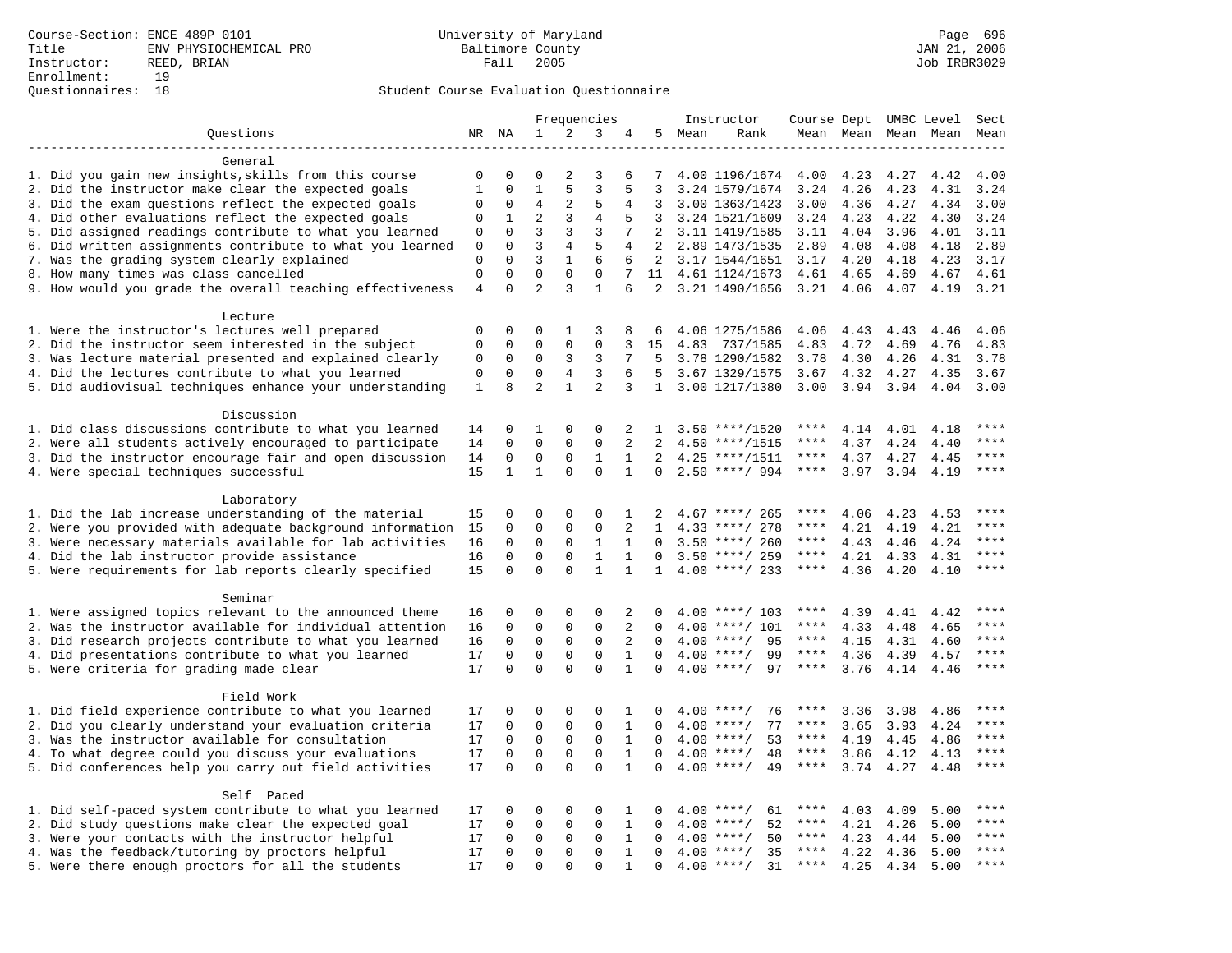| Course-Section: ENCE 489P 0101  | University of Maryland                  | Page 696     |
|---------------------------------|-----------------------------------------|--------------|
| Title<br>ENV PHYSIOCHEMICAL PRO | Baltimore County                        | JAN 21, 2006 |
| Instructor:<br>REED, BRIAN      | 2005<br>Fall                            | Job IRBR3029 |
| Enrollment:<br>1 Q              |                                         |              |
| Ouestionnaires: 18              | Student Course Evaluation Questionnaire |              |

# Frequency Distribution

| Credits Earned |   | Cum. GPA      | Expected Grades |    | Reasons  |                     | Type | Majors                            |    |           |  |  |  |
|----------------|---|---------------|-----------------|----|----------|---------------------|------|-----------------------------------|----|-----------|--|--|--|
| $00 - 27$      |   | $0.00 - 0.99$ | 2               | Α  | -6       | Required for Majors |      | Graduate                          |    | Major     |  |  |  |
| $28 - 55$      | 0 | $1.00 - 1.99$ | $\Omega$        | В  | 8        |                     |      |                                   |    |           |  |  |  |
| $56 - 83$      |   | $2.00 - 2.99$ | 2               | C  |          | General             |      | Under-grad                        | 15 | Non-major |  |  |  |
| $84 - 150$     | 8 | $3.00 - 3.49$ | 3               | D  | 0        |                     |      |                                   |    |           |  |  |  |
| Grad.          |   | $3.50 - 4.00$ | 6               | F. | 0        | Electives           |      | #### - Means there are not enough |    |           |  |  |  |
|                |   |               |                 | Ρ  | 0        |                     |      | responses to be significant       |    |           |  |  |  |
|                |   |               |                 |    | $\Omega$ | Other               | 13   |                                   |    |           |  |  |  |
|                |   |               |                 |    | 0        |                     |      |                                   |    |           |  |  |  |